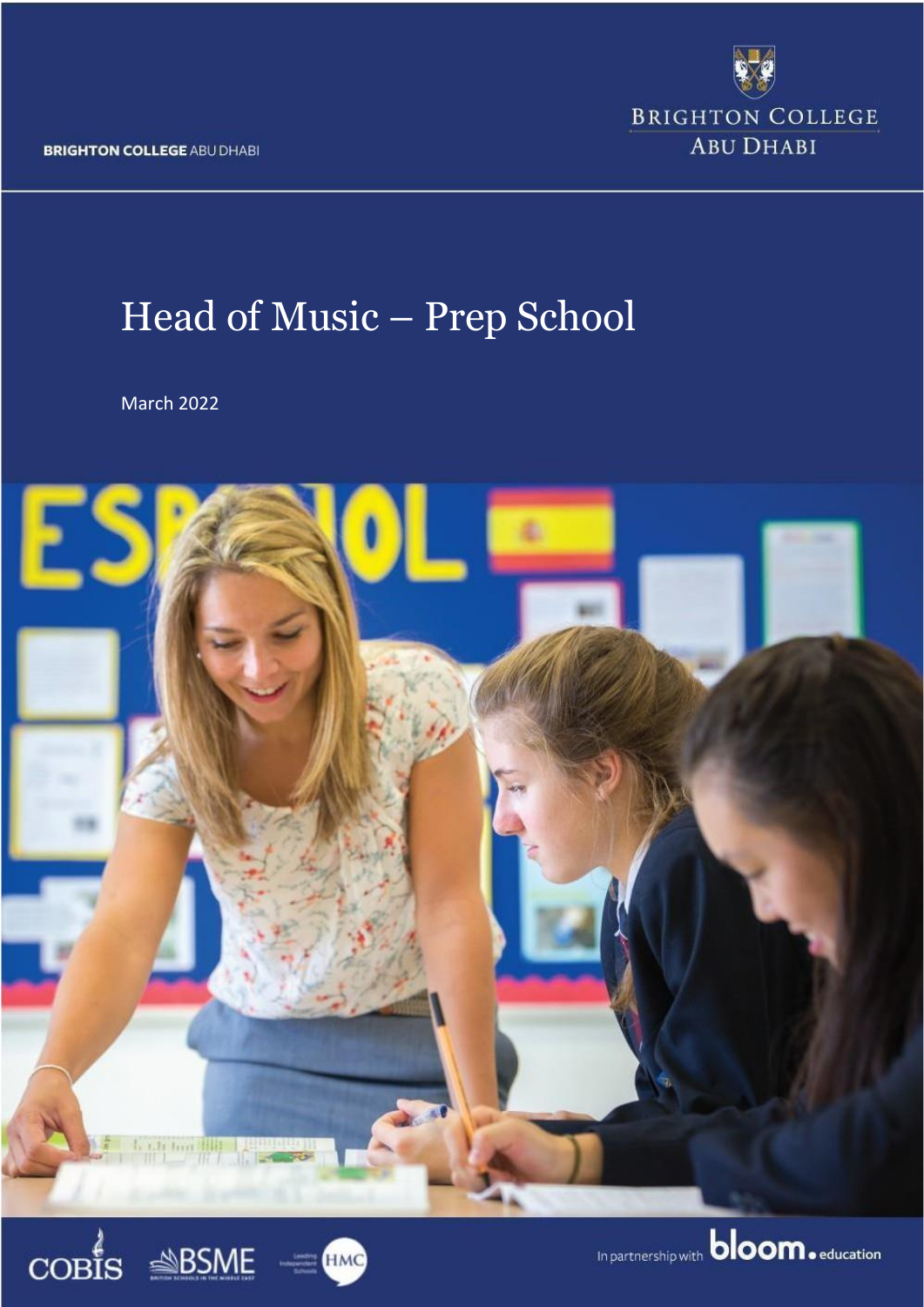

# **Brighton College Abu Dhabi wishes to recruit an outstanding Prep School Head of Music**

Brighton College Abu Dhabi, the sister school of Brighton College UK, is a leading Independent-style British International School located in the United Arab Emirates. Founded in 2011 at a prime location on Abu Dhabi Island on a purpose-built, state-of-theart campus, the College is heavily oversubscribed and was rated outstanding in all six categories at the most recent ADEK inspection (2018). The full report is available on the website.



The school is a member of COBIS and BSME and the Head Mistress is an international member of HMC.

Brighton College Abu Dhabi benefits from a strong partnership with Brighton College, the UK's top co-educational independent school, and with Brighton College Al Ain, Brighton College Dubai and Brighton College Bangkok. The Brighton family of schools currently educates more than 5,000 pupils.

A key component of Brighton's internationalism is the importance it places upon ensuring that its sister schools are authentically interpreting its values and ethos. Each school combines academic excellence with a wealth of co-curricular opportunities, all underpinned by a deep commitment to the individual needs and enthusiasms of every child. All pupils in the Brighton family of schools are valued for their own sake and encouraged to develop their talents to the full, in a community where there are no stereotypes and every achievement, however small, is noticed.

Brighton's success is built upon recruiting genuinely inspirational teachers who can enthuse about their subject and will maintain an exciting and vibrant intellectual environment in which children are able to explore their interests, develop their existing talents and acquire new ones.

We are currently seeking to appoint experienced, well-qualified, and inspirational teachers to join us for the 2022/2023 academic year. This is a unique opportunity to join an exceptional and hardworking team with the united goal of ensuring that every child reaches their potential both academically and socially, by pushing boundaries and broadening horizons. Our positioning as one of the leading academic schools in the Middle East, are testament to the dedication and hard work of our common room.

Packages are amongst the best globally with an excellent basic salary and comprehensive benefits. We also offer exceptional levels of financial support for Continuing Professional Development.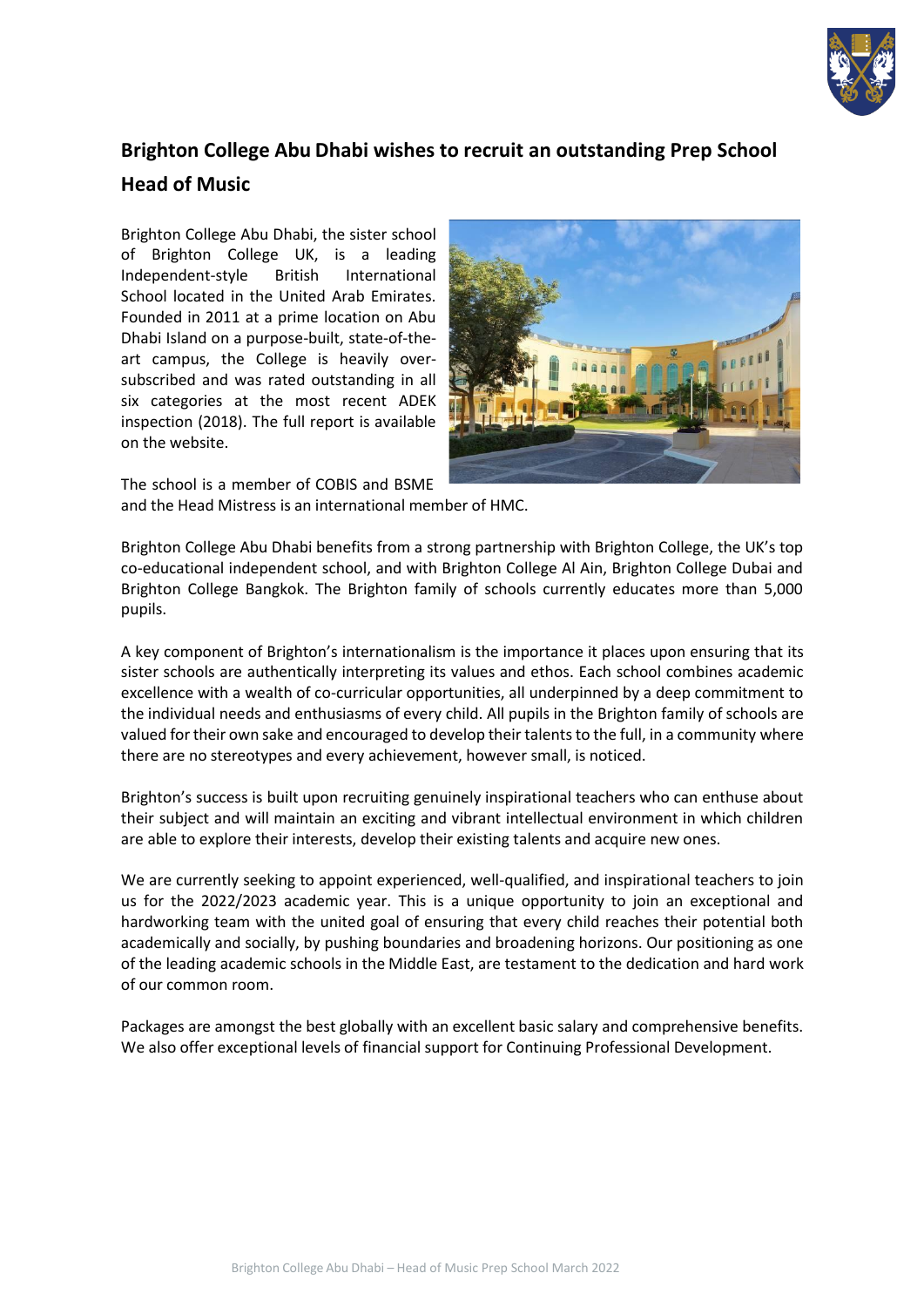#### **JOB DESCRIPTION**



| Responsible for: | Brighton College is a dynamic and exciting school looking for<br>enthusiastic and passionate Prep School Head of Music. This is a<br>unique opportunity to join an exceptional and hard-working team with<br>the united goal of ensuring that every child reaches their potential<br>both academically and socially, by pushing boundaries and broadening<br>horizons. |
|------------------|------------------------------------------------------------------------------------------------------------------------------------------------------------------------------------------------------------------------------------------------------------------------------------------------------------------------------------------------------------------------|
| Consulting with: | All Prep staff and Cross College Performing Arts/Dance and Music teams                                                                                                                                                                                                                                                                                                 |
| Reporting to:    | Head of Prep School                                                                                                                                                                                                                                                                                                                                                    |

# **Person Specification**

- $\triangleright$  A relevant University degree and teaching qualification from a recognised academic institution
- $\triangleright$  Evidence of Musical expertise and proficiency in at least one musical instrument above Grade 8
- $\triangleright$  A distinguished record of teaching and musical performance/direction
- $\triangleright$  A strong record of professional development
- ➢ Working knowledge of National Curriculum
- $\triangleright$  At least two years of teaching experience is essential
- $\triangleright$  Evidence of relevant and challenging continuing professional development
- $\triangleright$  The ability to inspire students through a genuine passion for learning and a desire to lead them towards outstanding academic outcomes

# **Responsibilities of Position**

- Lead the Prep Music Curriculum in all areas including, but not limited to, curriculum planning, assessment, QA, staff development, exam entries, student data tracking and interventions.
- To be an ambassador of the College at all times, in school and the United Arab Emirates
- To teach a maximum of 80% teaching timetable, carry out duties as required and to actively support the CCA Programme committing to a reasonable contribution (usually two per week).

# **Teaching and Learning**

- To be aware of and comply with all the College policies including those for marking andassessment, teaching and learning and reporting
- To assist with covering colleagues as required
- To prepare, invigilate and assess, as required, internal and external tests and examinations

# **Pastoral**

- To work within a House team as a Tutor in a specified Year Group
- To show an active interest in each child's personal and domestic circumstances
- To foster the personal and social developments of each pupil in your care
- To promote pride in the College among the pupil body through high standards of dress,behaviour and commitment
- To actively promote the social, moral and cultural ethos of the College community
- To create an atmosphere of support by being aware of, and fully complying with, all the CollegePolices; including the Code of Conduct, School Rules, and the Anti-bullying Policy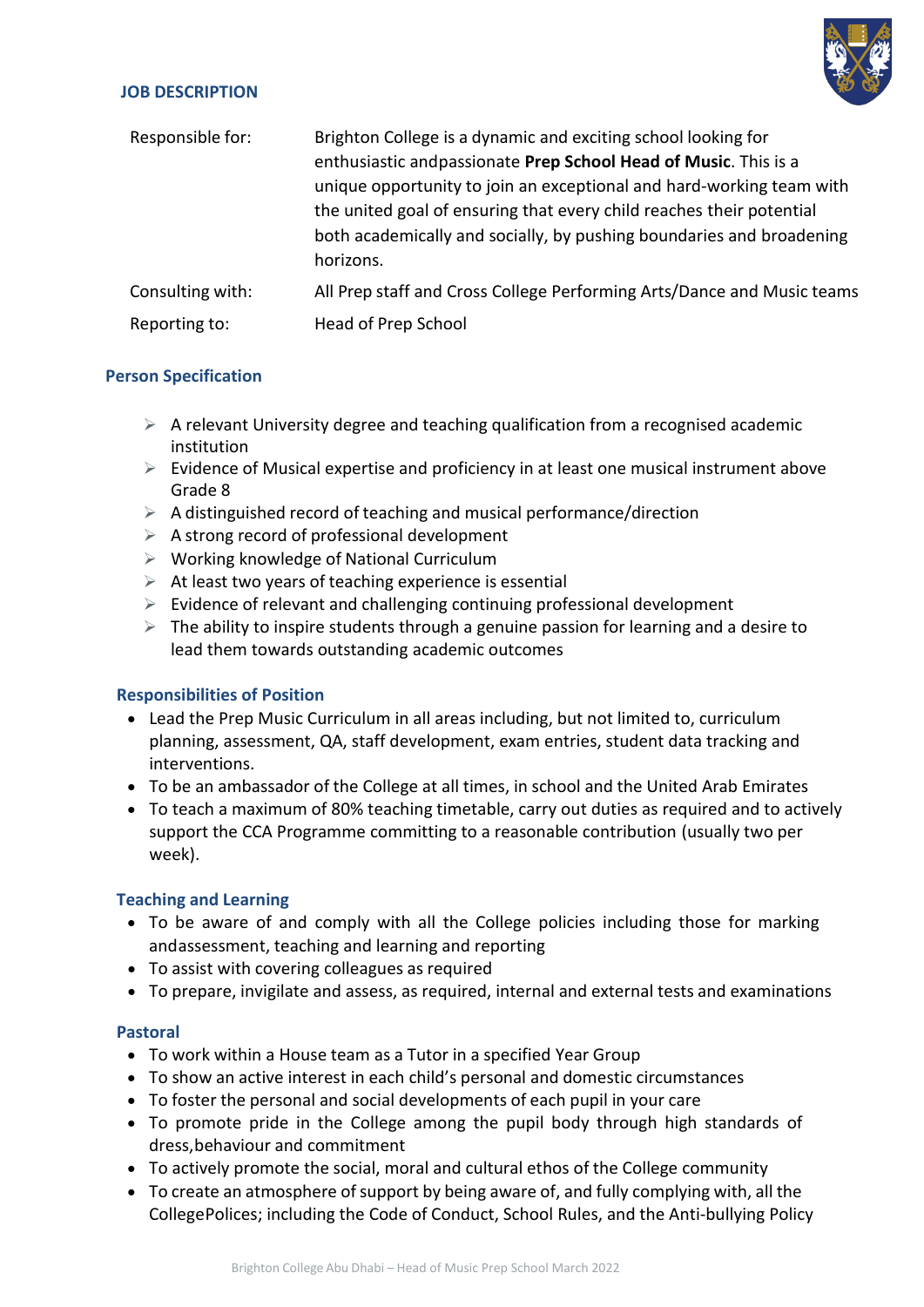• To be familiar with in all the College's policies on Health and Safety and be proactive in ensuring



the safety of all members of the College community at all times

- To be aware of and comply with the College's rewards and disciplinary policies, promoting exemplary behaviour and a responsible attitude amongst all pupils at all times
- To be aware of and act upon all policies regarding the safeguarding of children

# **Professional Responsibilities**

- Work collaboratively with the wider College Music and Performing Arts Departments
- Be an outstanding role model, setting high personal expectations of the teaching of Music, curriculum planning, professionalism, professional development, and administration
- Promote a positive ethos ensuring that all students are stretched and challenged, enjoy and value academic subjects
- Attend and participate in Music network meetings with other professionals to enhance curriculum practice
- Write curriculum information for parents and school or marketing documents that are required
- Promote student independence, leadership and voice within the curriculum
- Ensure that all internal examinations are set, conducted and marked in a manner consistent with external examination expectations
- Develop agreed schemes of learning, understand the requirements of examination syllabi, and meet assessment deadlines4
- Promote planning and practice focusing on learning for achievement where active learning strategies engage and motivate students
- Ensure that AfL strategies are used effectively to support the progress of learners and to review provision
- Monitor student progress (including use of data) and action subject-appropriate interventions
- Promote cross-curricular dimensions and the development of cross-curricular functional skills: literacy, numeracy, and digital literacy
- To ensure that all communication is acted upon appropriately and in a timely manner
- To attend Parents' Evenings, Assemblies, Productions, Sporting and Special Events
- To be responsible for all College resources particularly those in your care, reporting damage orloss to your line manager or the facilities manager, as appropriate
- To foster a close partnership with parents, initiating contact in appropriate circumstances andensuring that there is a record of this
- To be in School prior to 7.00am and until at least 4:00pm, Monday to Thursday. 7am to 12pm Friday
- To carry out any reasonable professional request made by the Head Mistress, Head of School ormember of the SLT
- To attend Prep School Staff Meetings and Briefings
- To take a lead in the future development of Music in the Preparatory School
- To be responsible for the Prep School's contributions to the College website, social media and publications as necessary
- To oversee and proof-read all full written and progress reports ensuring high quality
- To provide a rich and varied programme of co-curricular music
- Plan and co-ordinate Preparatory School concerts and recitals and provide music ensembles and soloists for College events both on and off-campus